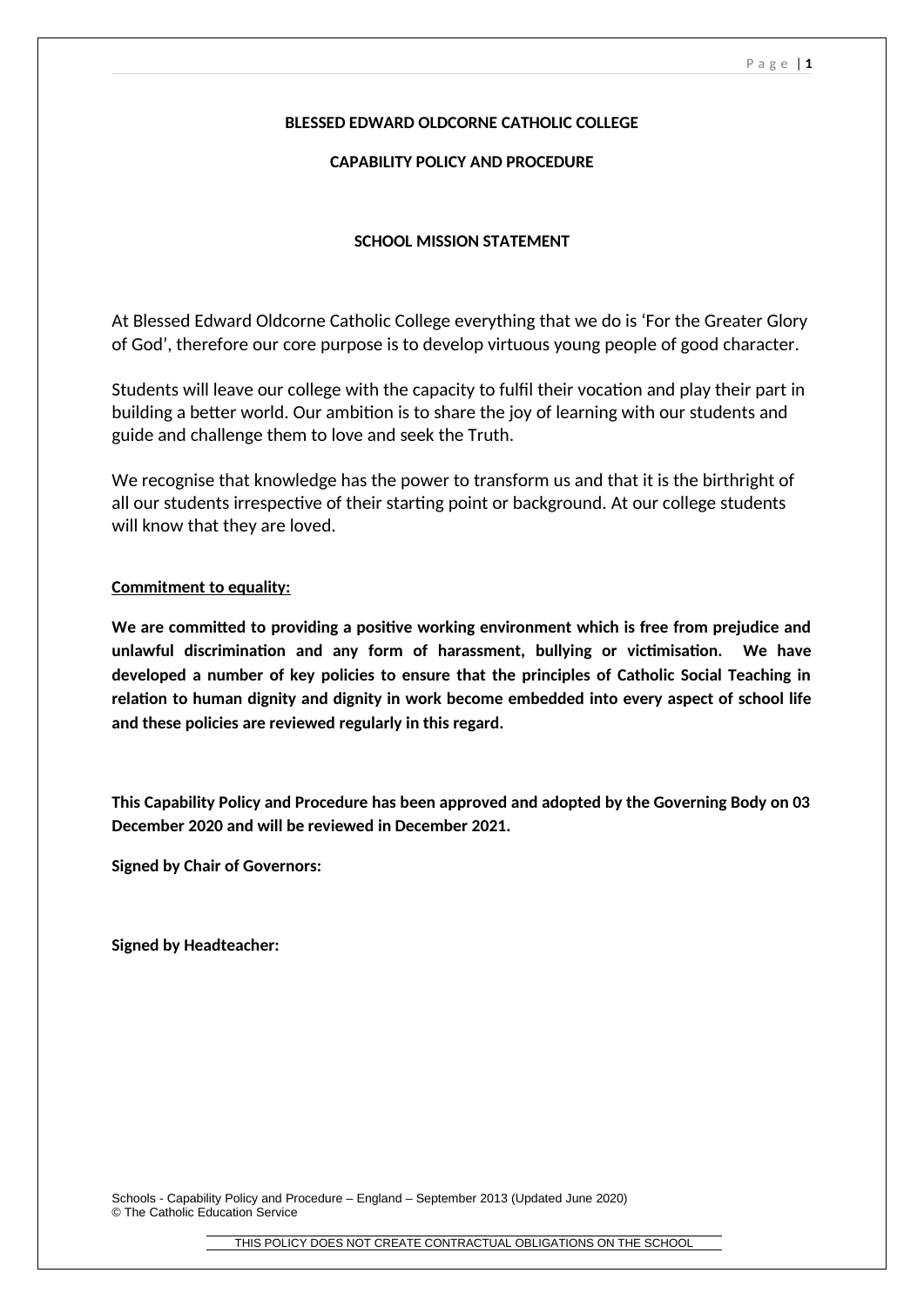#### **DEFINITIONS**

In this Capability Policy and Procedure, unless the context otherwise requires, the following expressions shall have the following meanings:

- i. 'Capability due to ill-health' means any health condition or any other physical or mental quality which results in unsatisfactory performance. In these cases, the Sickness Absence Policy and Procedure will apply.
- ii. 'Capability due to lack of competence' means a lack of skill or aptitude leading to unsatisfactory performance. In these cases, this Capability Policy and Procedure will apply.
- iii. 'Chair' means the Chair of the Governing Body as appointed from time to time.
- iv. 'Clerk' means the Clerk to the Governing Body as appointed from time to time.
- v. 'Companion' means a willing work colleague not involved in the substance of the employee's performance issues under review by this Capability Policy and Procedure, or a trade union official, an accredited representative of a trade union or other professional association of which the employee is a member, who should be available for the periods of time necessary to meet the timescales under this Capability Policy and Procedure.
- vi. 'Diocesan Schools Commission' means the education service provided by the diocese in which the School is situated, which may also be known, or referred to, as the Diocesan Education Service.
- vii. 'Governing Body' means the governing body of the School as constituted from time to time.
- viii. 'Governors' means the governors appointed and elected to the Governing Body of the School, from time to time.
- ix. 'Headteacher' means the most senior teacher in the School who is responsible for its management and administration.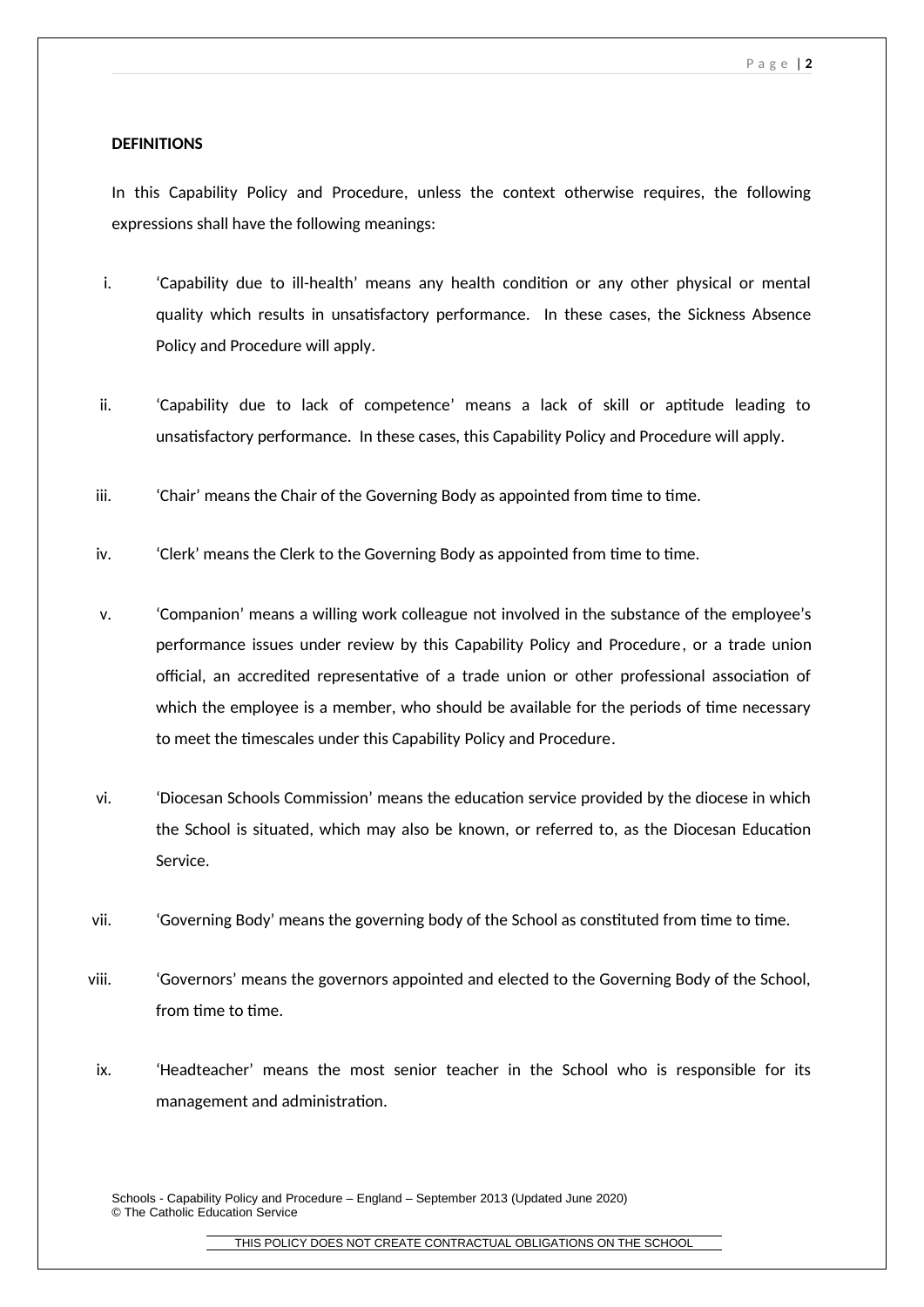- x. 'Misconduct' means any action or inaction which contravenes the provisions of the employee's contract of employment, the rules laid down by the Governing Body and/or any Professional Code of Conduct and Practice. In such cases the Disciplinary Policy and Procedure will apply and the Capability Policy and Procedure may also apply.
- xi. 'School' means the school or college named at the beginning of this Capability Policy and Procedure and includes all sites upon which the School undertaking is, from time to time, being carried out.
- xii. 'Vice-Chair' means the Vice-Chair of the Governing Body as elected from time to time.
- xiii. 'Working Day' means any day on which you would ordinarily work if you were a full-time employee. In other words, 'Working Day' will apply differently to teaching and non-teaching staff. However, part-time and full-time staff will not be treated differently for the purposes of implementing this Capability Policy and Procedure.
- xiv. 'Working Week' means any week that you would ordinarily work.

# **1. SCOPE**

- 1.1 This Capability Policy and Procedure applies to you if you are an employee or worker at the School (hereinafter referred to as an "employee" or "you").
- 1.2 The purpose of this Capability Policy and Procedure is to establish a structure to support employees in improving their performance to the standards expected and to take appropriate action to address identified performance weaknesses, where there has not been sufficient improvement, following support being provided pursuant to the Appraisal Policy and Procedure.
- 1.3 This Capability Policy and Procedure shall be invoked when there is an identified need to address, with a view to remedying, capability due to lack of competence.
- 1.4 This Capability Policy and Procedure can be invoked by the Governors or their delegate at any stage deemed appropriate although the expectation is that it will only be invoked after the procedure set out in the Appraisal Policy and Procedure has been fully exhausted.
- 1.5 An employee is entitled to have access, by arrangement, to their personnel file and to request the deletion of time-expired records in line with the provisions of the General Data Protection Regulation (GDPR) and the Data Protection Act 2018.

Schools - Capability Policy and Procedure – England – September 2013 (Updated June 2020) © The Catholic Education Service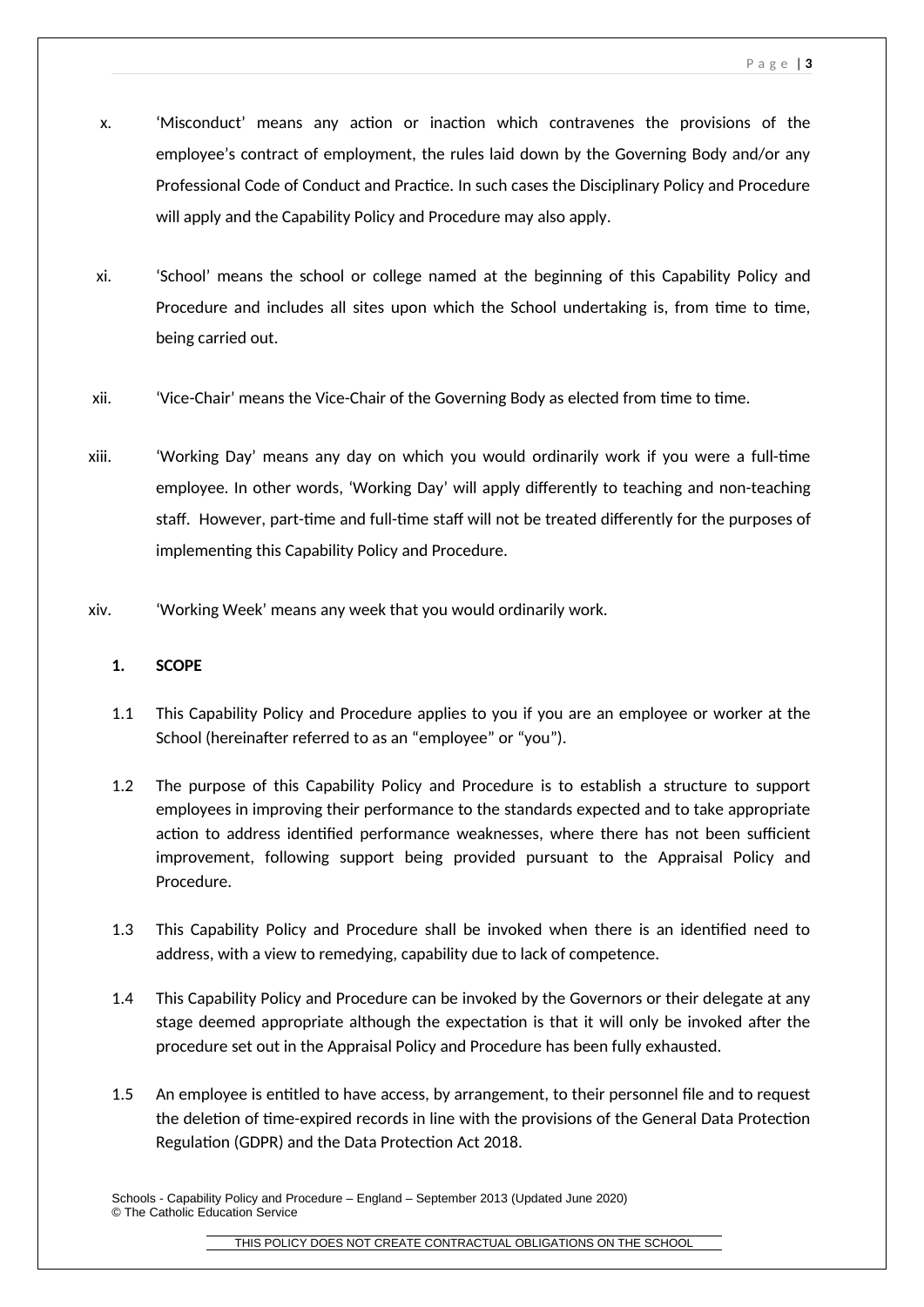- 1.6 The Governors delegate their authority in the manner set out in this policy.
- 1.7 There may be some occasions where an employee's lack of capability could also be described as Misconduct. This Capability Policy and Procedure and the School's Disciplinary Policy and Procedure may be used concurrently whilst the School endeavours to ascertain if the employee's lack of capability is due to Misconduct or lack of competence.
- 1.8 There may be occasions where an employee's lack of capability could relate to their health. This Capability Policy and Procedure may be used concurrently with the School's Sickness Absence Policy and Procedure. In particular, if an employee is absent from School on sick leave following this Capability Policy and Procedure being invoked, the School may use its Sickness Absence Policy and Procedure. However, the process of managing unsatisfactory performance due to capability will not necessarily cease where the employee is absent on the grounds of sickness.
- 1.9 The School is committed to ensuring respect, objectivity, belief in the dignity of the individual, consistency of treatment and fairness in the operation of this Capability Policy and Procedure. This commitment extends to promoting equality of opportunity and eliminating unlawful discrimination throughout the School community.
- 1.10 This Capability Policy and Procedure offers opportunities to ensure justice for teachers, support staff and pupils alike and has the potential for the expression of Christian qualities such as honesty, self-knowledge, respect for others and their gifts, recognition of the needs and achievements of others, challenge of self and others, personal growth and openness.
- 1.11 This Capability Policy and Procedure can be invoked at any time during any Appraisal Period as defined in the School's Appraisal Policy and Procedure. The expectation is that it will only be invoked after the procedure set out in the Appraisal Policy and Procedure has been fully exhausted.
- 1.12 The Capability Policy and Procedure does not form part of any other procedure but relevant information on capability, including the reports referred to in this Capability Policy and Procedure, may be taken into account in relation to the operation of other applicable policies and procedures.
- 1.13 The management of unsatisfactory performance and related investigations will be treated in confidence as far as possible by all parties involved at all stages of this Capability Policy and Procedure.
- 1.14 The School will maintain records of all interviews and reviews which take place under this Capability Policy and Procedure for a period of up to 12 months or longer where necessary and where there is an applicable lawful basis under the GDPR for extending the retention period. All data and evidence collected is to be shared between all the relevant parties, including the employee, where there is an applicable lawful basis under the provisions of the GDPR.

Schools - Capability Policy and Procedure – England – September 2013 (Updated June 2020) © The Catholic Education Service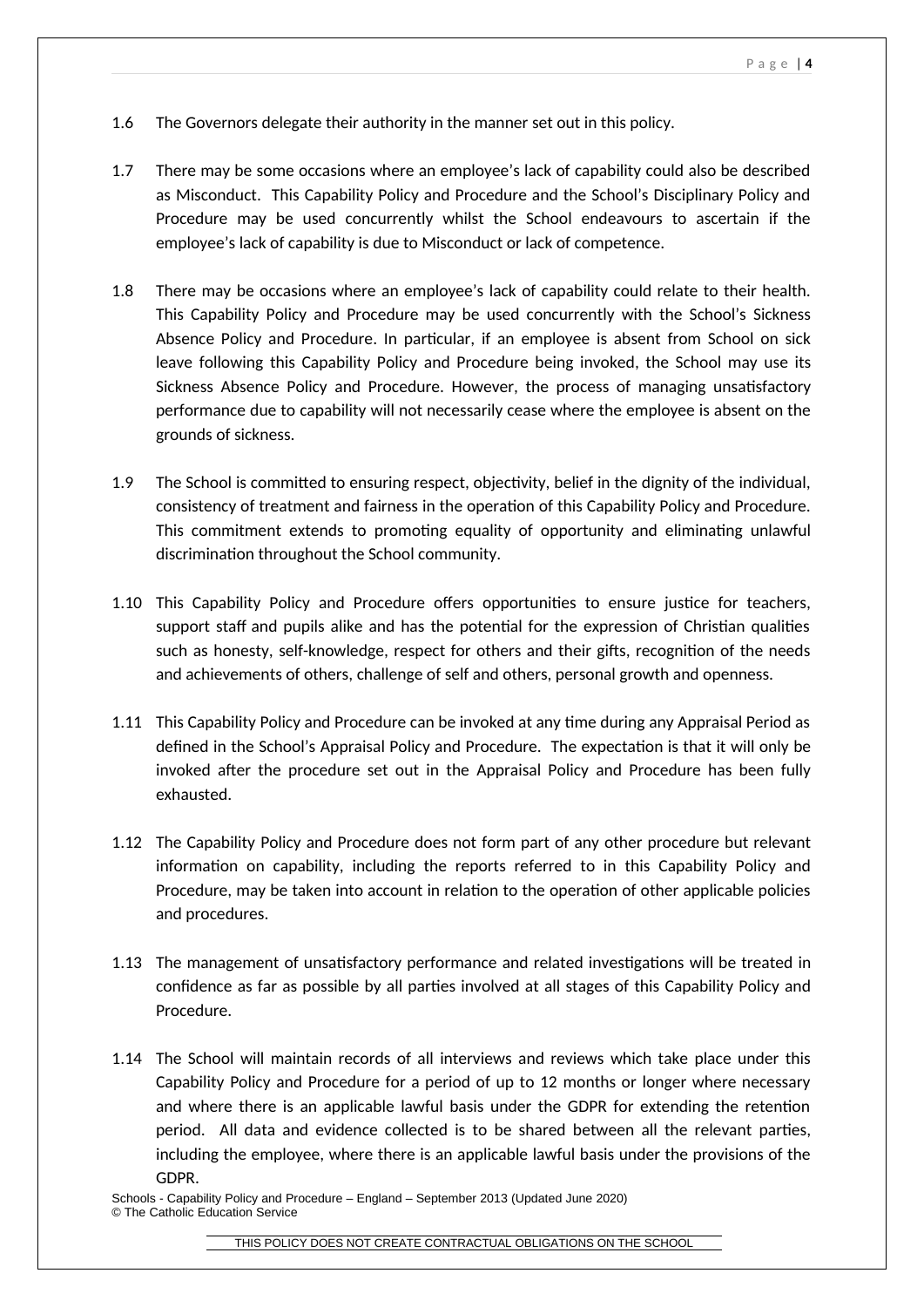# **2. CAPABILITY POLICY AND PROCEDURE – EMPLOYEES EXPERIENCING DIFFICULTIES**

- 2.1 This Capability Policy and Procedure should, except in exceptional circumstances, only be invoked where the measures set out in Paragraph 9 and Paragraph 10 (if an appeal is lodged) of the School's Appraisal Policy and Procedure for Teachers and/or Paragraph 9 and Paragraph 10 (if an appeal is lodged) of the School's Appraisal Policy and Procedure for Support Staff (as appropriate) have been exhausted; and
- a) the employee has made no improvement or no sufficient improvement as required under the relevant Appraisal Policy and Procedure; and/or
- b) the employee is failing to improve despite feedback in relation to unsatisfactory performance; and
- c) a recommendation has been made under the relevant Appraisal Policy and Procedure that this Capability Policy and Procedure be invoked.
- 2.2 If a Headteacher is subject to this Capability Policy and Procedure they will normally continue to be responsible for the appraisal of staff at the School unless the Governing Body determines that this is inappropriate.

# **3. CAPABILITY, FINAL CAPABILITY AND APPEAL MANAGER**

The table below sets out the persons to be appointed throughout the stages of the Capability Procedure depending on the person who is the subject of the capability proceedings:

| <b>Employee</b><br>Level | First/Second<br>Capability<br>Meeting - the<br>Capability<br><b>Manager</b> | <b>Final Capability</b><br>Meeting $-$ the<br><b>Final Capability</b><br><b>Manager</b> | <b>Appeal Manager</b><br>(re Written<br><b>Warnings)</b> | Appeal<br>Manager (re<br>Dismissal) |
|--------------------------|-----------------------------------------------------------------------------|-----------------------------------------------------------------------------------------|----------------------------------------------------------|-------------------------------------|
| Headteacher              | Chair or a non-                                                             |                                                                                         | A non-staff                                              |                                     |
|                          | staff Governor                                                              | Governors'                                                                              | Governor (other                                          | Governors'                          |
|                          | (other than the                                                             | <b>Capability Panel</b>                                                                 | than the Chair or                                        | <b>Appeal Panel</b>                 |
|                          | Vice-Chair)                                                                 | appointed by the                                                                        | Vice Chair)                                              | appointed by the                    |
|                          | appointed by the                                                            | Vice-Chair                                                                              | appointed by the                                         | Vice-Chair                          |
|                          | Chair                                                                       |                                                                                         | Vice-Chair                                               |                                     |
| Other                    |                                                                             |                                                                                         | A non-staff                                              |                                     |
| Leadership               |                                                                             | Governors'                                                                              | Governor (other                                          | Governors'                          |
| Spine and                | Headteacher                                                                 | <b>Capability Panel</b>                                                                 | than the Chair or                                        | <b>Appeal Panel</b>                 |
| School                   |                                                                             | appointed by the                                                                        | Vice Chair)                                              | appointed by the                    |
| <b>Business</b>          |                                                                             | Chair                                                                                   | appointed by the                                         | Vice-Chair                          |
| Manager                  |                                                                             |                                                                                         | Vice-Chair                                               |                                     |

Schools - Capability Policy and Procedure – England – September 2013 (Updated June 2020) © The Catholic Education Service

THIS POLICY DOES NOT CREATE CONTRACTUAL OBLIGATIONS ON THE SCHOOL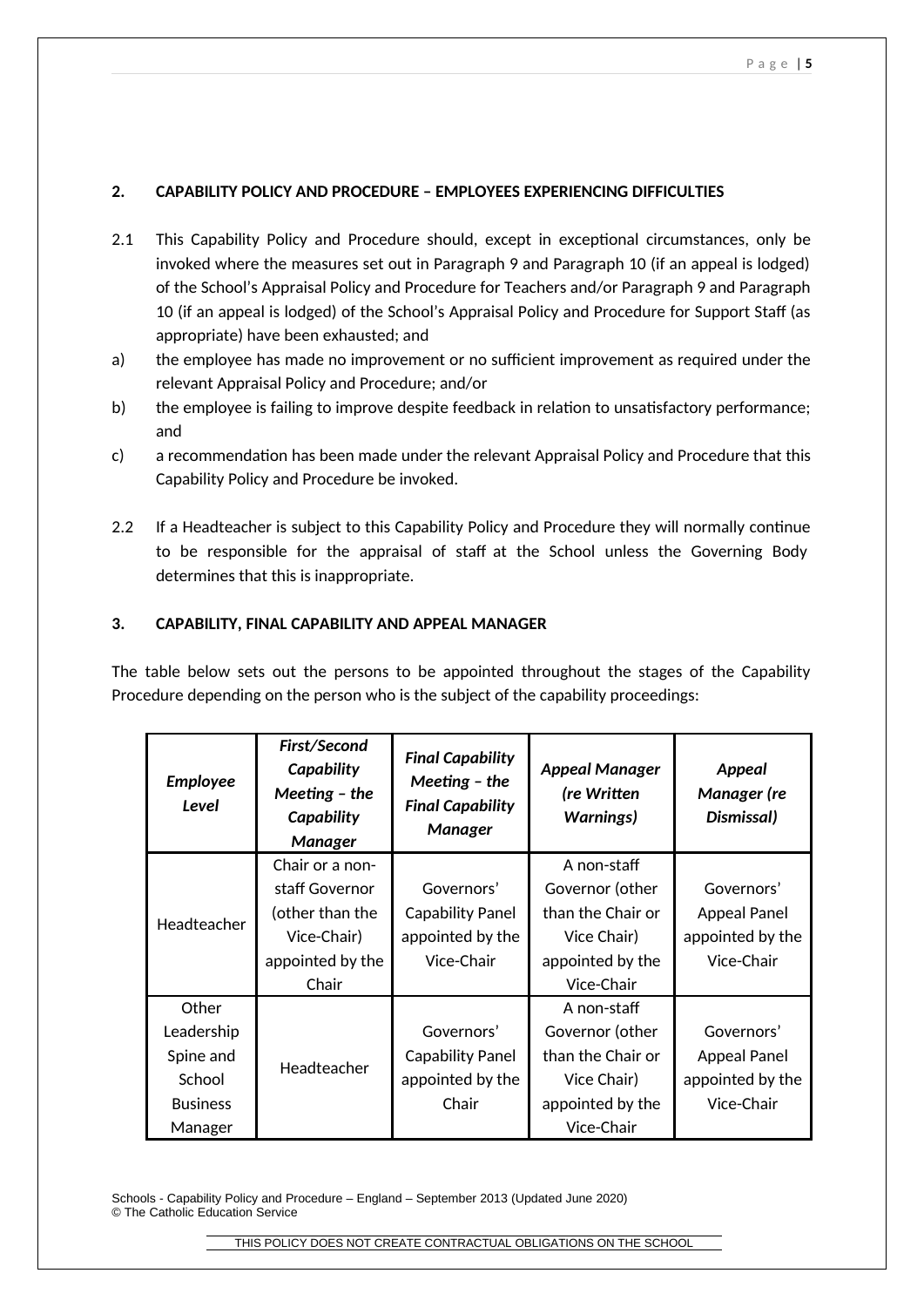| Other<br><b>Teaching</b><br>Staff | Headteacher or   |                         | A non-staff       |                     |
|-----------------------------------|------------------|-------------------------|-------------------|---------------------|
|                                   | a sufficiently   | Governors'              | Governor (other   | Governors'          |
|                                   | senior member    | <b>Capability Panel</b> | than the Chair or | <b>Appeal Panel</b> |
|                                   | of staff         | appointed by the        | Vice-Chair)       | appointed by the    |
|                                   | appointed by the | Chair                   | appointed by the  | Vice-Chair          |
|                                   | Headteacher      |                         | Vice-Chair        |                     |
|                                   | Headteacher or   |                         | A non-staff       |                     |
|                                   | a sufficiently   | Governors'              | Governor (other   | Governors'          |
| Other                             | senior member    | <b>Capability Panel</b> | than the Chair    | <b>Appeal Panel</b> |
| Support Staff                     | of staff         | appointed by the        | and Vice-Chair)   | appointed by the    |
|                                   | appointed by the | Chair                   | appointed by the  | Vice-Chair          |
|                                   | Headteacher      |                         | Vice-Chair        |                     |

# **4. FIRST CAPABILITY MEETING**

- 4.1 Where the School has fully exhausted the Appraisal Policy and Procedure in accordance with Paragraph 2 above, including the appeals process under that Policy (if an appeal is lodged), the School will appoint a Capability Manager in accordance with Paragraph 3 above. The Capability Manager will write to you inviting you to a First Capability Meeting. You will be given at least 5 Working Days' notice of such meeting. At the same time as sending you the letter inviting you to the First Capability Meeting, the Capability Manager will also send you a Performance Report which shall set out:
- a) what aspects of your performance are causing concern;
- b) what specific and achievable performance standards are expected of you; and
- c) the support that has been provided to you so far.
- 4.2 The Capability Manager's letter shall state that any documentation you wish to rely on during the First Capability Meeting must be submitted at least 2 Working Days prior to the First Capability Meeting.
- 4.3 At the First Capability Meeting you will have an opportunity to comment upon, offer an explanation and/or refute the contents of the Performance Report and to discuss the professional shortcomings identified, support and guidance required and how your performance will be monitored and supported going forward.
- 4.4 At the end of the First Capability Meeting, having considered your comments, if the Capability Manager concludes that your performance is satisfactory you will no longer be subject to this Capability Policy and Procedure and shall be notified in writing of the Capability Manager's decision, as soon as is reasonably practicable. The School's Appraisal Policy and Procedure shall resume.
- 4.5 At the end of the First Capability Meeting, having considered your comments, if the Capability Manager concludes that your performance is unsatisfactory you will be given a First Written Schools - Capability Policy and Procedure – England – September 2013 (Updated June 2020) © The Catholic Education Service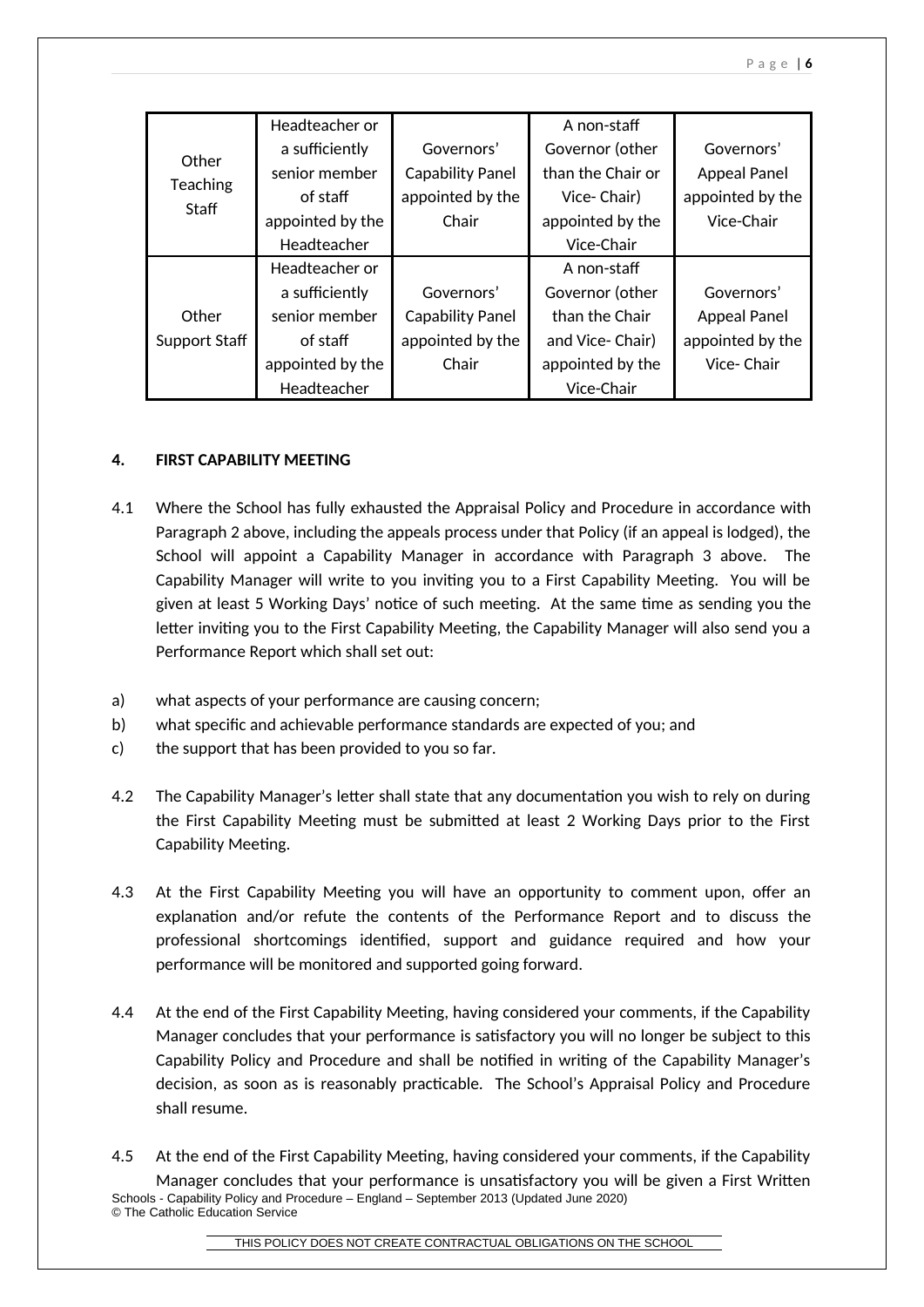Warning and an Improvement and Support Plan will be drawn up in discussion with you as soon as is reasonably practicable, but no later than 5 Working Days following the First Capability Meeting. The Improvement and Support Plan will:

- a) detail the professional shortcomings identified;
- b) give clear guidance on the improved sustainable standard of performance needed to exit the capability procedure;
- c) explain the support that will be provided, and detail how your performance will be monitored and supported over a period of time, referred to in this Capability Policy and Procedure as the Assessment Period;
- d) identify a reasonable timetable for improvement and provide a date for the Second Capability Meeting to be held at the end of the Assessment Period; and
- e) state that failure to improve may lead to dismissal.
- 4.6 The length of the Assessment Period following a First Written Warning will be at least 4 Working Weeks and no more than 12 Working Weeks.
- 4.7 If the Assessment Period is less than 12 Working Weeks, at any time during the Assessment Period the timeframe may be extended by the Capability Manager to a maximum of 12 Working Weeks in total, if there is sufficient evidence that the employee is progressing towards achieving the standards required. You will be informed of any such extension in writing.
- 4.8 You may appeal against a First Written Warning by writing to the Clerk within 5 Working Days of the date of the First Written Warning.
- 4.9 An appeal will not delay the commencement of the Assessment Period.
- 4.10 In the case of a Headteacher, a First Written Warning will remain live for 12 months. In the case of all other employees a First Written Warning will remain live for 6 months. If within that 12 or 6 month period the employee's standard of performance is not sustained, the Capability Manager will recommence the Capability Procedure at the stage it was previously concluded and you will be notified of this in writing.

# **5. SECOND CAPABILITY MEETING**

5.1 At least 5 Working Days prior to the Second Capability Meeting, the date of which will have been notified to you in accordance with Paragraph 4.5(d) above, the Capability Manager will send you an Updated Performance Report along with a letter reminding you of the date of the Second Capability Meeting. The updated Performance Report will provide details of the assessments of your performance that have taken place during the Assessment Period, the support that has been provided to you and an evaluation of your performance at the end of the Assessment Period.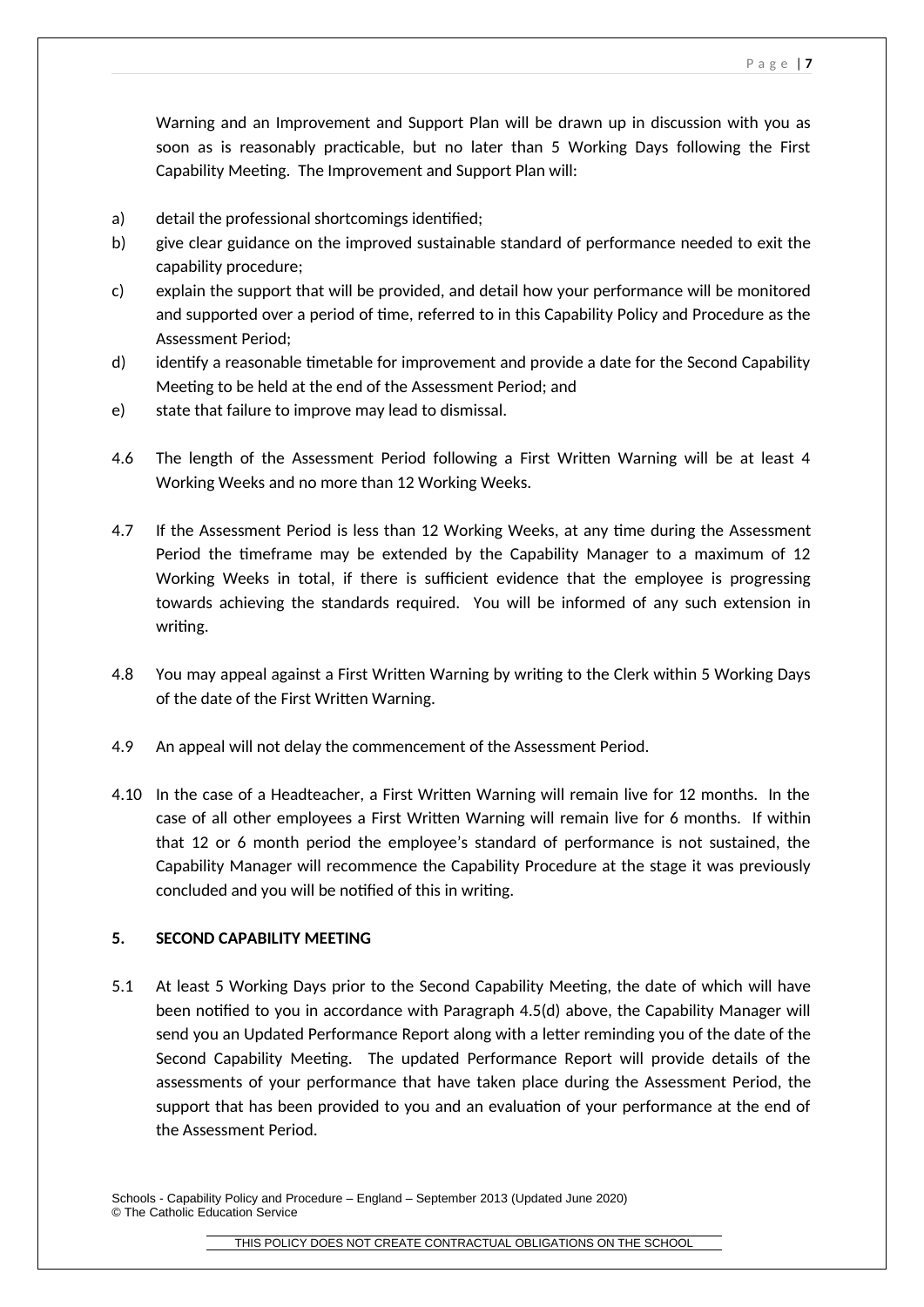- 5.2 Any documentation you wish to rely on during the Second Capability Meeting must be submitted at least 2 Working Days prior to the Second Capability Meeting.
- 5.3 At the Second Capability Meeting you will have an opportunity to comment upon, explain and/or refute the contents of the Updated Performance Report, to discuss any continuing professional shortcomings, support and guidance required and how your performance will be monitored and supported going forward.
- 5.4 The Capability Manager will confirm the outcome of the Second Capability Meeting in writing within 5 Working Days of the date of such meeting.
- 5.5 Where the Capability Manager concludes, at the end of the Second Capability Meeting, that the standard of your performance is satisfactory you will no longer be subject to this Capability Policy and Procedure. The School's Appraisal Policy and Procedure shall resume. However, if the required standard of performance is not sustained during the life of the First Written Warning, the Capability Manager will recommence the Capability Procedure at the stage where it was previously concluded and you will be notified of this in writing.
- 5.6 Where the Capability Manager concludes, at the end of the Second Capability Meeting, that some progress has been made and that with a further period of monitoring an acceptable level of performance will be achieved, the Capability Manager may determine that you should be subject to an Additional Assessment Period of up to an additional 4 Working Weeks. If at the end of this Additional Assessment Period, the Capability Manager concludes that your performance is satisfactory you will no longer be subject to this Capability Policy and Procedure. The School's Appraisal Policy and Procedure shall resume. However, if the required standard of performance is not sustained during the life of the First Written Warning, the Capability Manager will recommence the Capability Procedure at the stage where it was previously concluded and you will be notified of this in writing.
- 5.7 Where the Capability Manager concludes, at the end of the Second Capability Meeting, or at the end of the Additional Assessment Period referred to in Paragraph 5.6 above that no, or no sufficient, improvement has been made so that your performance remains unsatisfactory, you will be given a Final Written Warning setting a Further Assessment Period of 4 Working Weeks and notifying you of the date for a Final Capability Meeting to be held at the end of the Further Assessment Period. You will be informed that failure to make satisfactory sustainable improvement during such Further Assessment Period may result in your dismissal.
- 5.8 You may appeal against a Final Written Warning by writing to the Clerk within 5 Working Days of the date of the Final Written Warning.
- 5.9 An appeal will not delay the commencement of the Further Assessment Period.
- 5.10 A Final Written Warning for all employees will remain live for 12 months and if, within that 12 months, the required standard of performance is not sustained the Capability Manager will

Schools - Capability Policy and Procedure – England – September 2013 (Updated June 2020) © The Catholic Education Service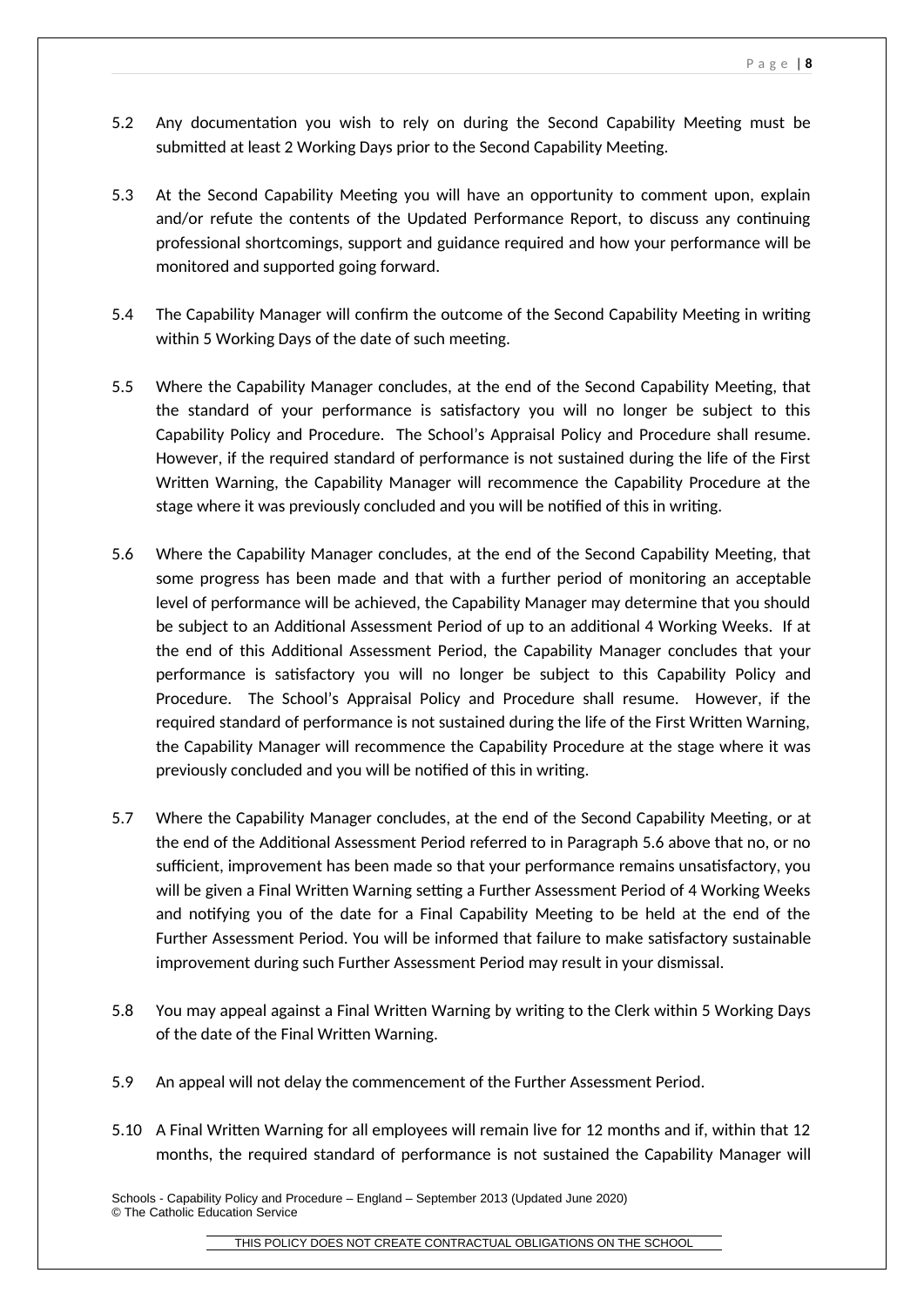recommence the Capability Procedure at the stage it was previously concluded and you will notified of this in writing.

# **6. FINAL CAPABILITY MEETING**

- 6.1 At least 5 Working Days prior to the Final Capability Meeting which you will have been invited to in accordance with Paragraph 5.7 above, the Final Capability Manager will send you a Final Performance Report along with a letter reminding you of the date of the Final Capability Meeting. The Final Performance Report shall contain an evaluation of your performance and will detail any support provided during the Further Assessment Period.
- 6.2 Any documentation you wish to rely on during the Final Capability Meeting must be submitted at least 2 Working Days prior to the Final Capability Meeting.
- 6.3 At the Final Capability Meeting you will have an opportunity to comment upon, explain and/or refute the contents of the Final Performance Report and to discuss any continued professional shortcomings.
- 6.4 The Final Capability Manager will confirm the outcome of the Final Capability Meeting in writing within 5 Working Days of the date of such meeting.
- 6.5 Where the Final Capability Manager concludes that the standard of performance is satisfactory you will no longer be subject to this Capability Policy and Procedure. The School's Appraisal Policy and Procedure shall resume. However, if the required standard of performance is not sustained during the life of the Final Written Warning, the Final Capability Manager will recommence the Capability Procedure at the stage where it was previously concluded and you will be informed of this in writing.
- 6.6 Where the Final Capability Manager concludes that your performance remains unsatisfactory and is not capable of sustainable improvement, the Final Capability Manager may recommend to the Governing Body that your employment is terminated in accordance with your contract of employment and the Governing Body will take appropriate steps to terminate your employment with notice. Alternative sanctions may also be considered, for example, redeployment, or demotion to a lower graded role, by mutual agreement. Alternative employment in these circumstances, does not have to be equivalent in terms and conditions to the current post and protection of salary will not apply. A decision to dismiss will always be the last resort.
- 6.7 You may appeal against a decision to dismiss you with notice by writing to the Clerk within 10 Working Days of the date of the notice of termination.
- 6.8 An appeal will not delay the commencement of the notice period.
- 6.9 In the event that your employment is terminated in accordance with Paragraph 6.6 above: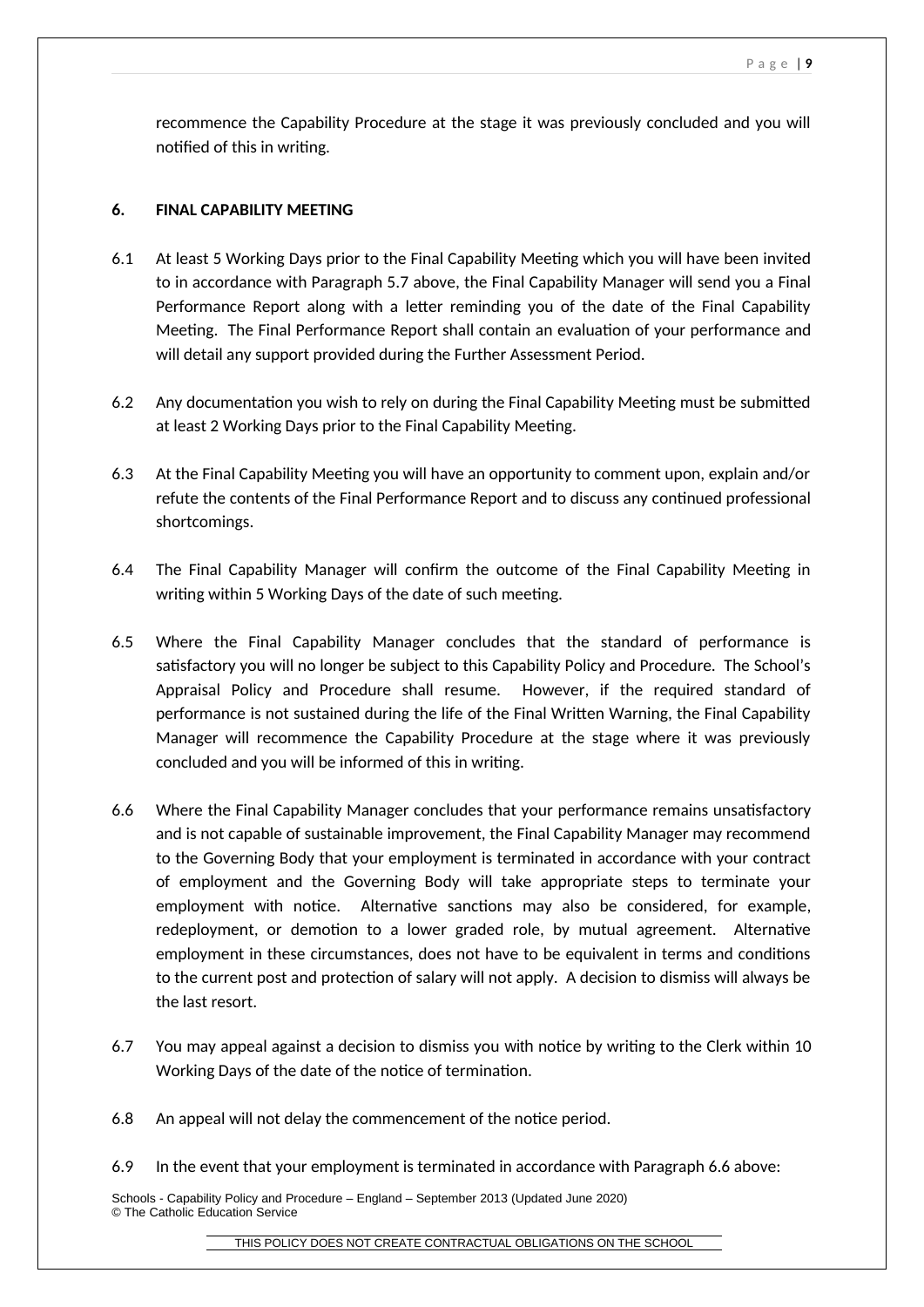- (a) if your contract of employment contains a garden leave clause the Governing Body may exercise that clause so that you are not required to attend the School during the notice period but remain employed and so bound by the terms of your contract of employment until the expiry of the notice period; or
- (b) if your contract of employment contains a payment in lieu of notice clause the Governing Body may exercise that clause to bring your contract to an end with immediate effect.

# **7. APPEALS AGAINST DECISIONS MADE BY CAPABILITY MANAGER AND/OR FINAL CAPABILITY MANAGER**

- 7.1 An appeal against a decision of the Capability Manager or Final Capability Manager can be made at each stage of the procedure set out at Paragraphs 4, 5 and 6 above.
- 7.2 In all cases, your appeal letter must set out the grounds of your appeal in detail. When preparing your appeal letter, you may wish to consider the following grounds:
- (a) That the action taken was unfair;
- (b) That this Capability Policy and Procedure was applied defectively or unfairly;
- (c) That new evidence has come to light which was not available when the relevant decision was made by the Capability Manager or Final Capability Manager;
- (d) That the sanction was overly harsh in all the circumstances.
- 7.3 Appeals will be heard by the relevant Appeal Manager appointed in accordance with Paragraph 3 within 20 Working Days of the Clerk receiving your appeal letter.
- 7.4 You will be given 5 Working Days' written notice of an Appeal Meeting and the Appeal Manager will confirm in this notice what evidence will be relied upon at the Appeal Meeting and whether the evidence will be written or oral. If written evidence is to be relied upon you will be provided with copies of such evidence with notice of the meeting in order to enable you to prepare for the Appeal Meeting. If oral evidence is to be relied upon at the Appeal Meeting, you will be given details of who will be in attendance. You will be able to provide evidence prior to the Appeal Meeting provided that such evidence is submitted at least 2 Working Days prior to the Appeal Meeting.
- 7.5 You will be given an opportunity to comment on the evidence provided during the Appeal Meeting whether such evidence is given in writing or orally. The Appeal Manager will consider the evidence provided by you and by the Capability Manager or Final Capability Manager (as appropriate) in order to determine whether the relevant decision was fair and reasonable.
- 7.6 The Appeal Manager will confirm the outcome of the Appeal Meeting in writing to you within 5 Working Days of the date of the Appeal Meeting. The decision of the Appeal Manager is final and there will be no further right of appeal. The potential outcomes of an Appeal Meeting are that:

Schools - Capability Policy and Procedure – England – September 2013 (Updated June 2020) © The Catholic Education Service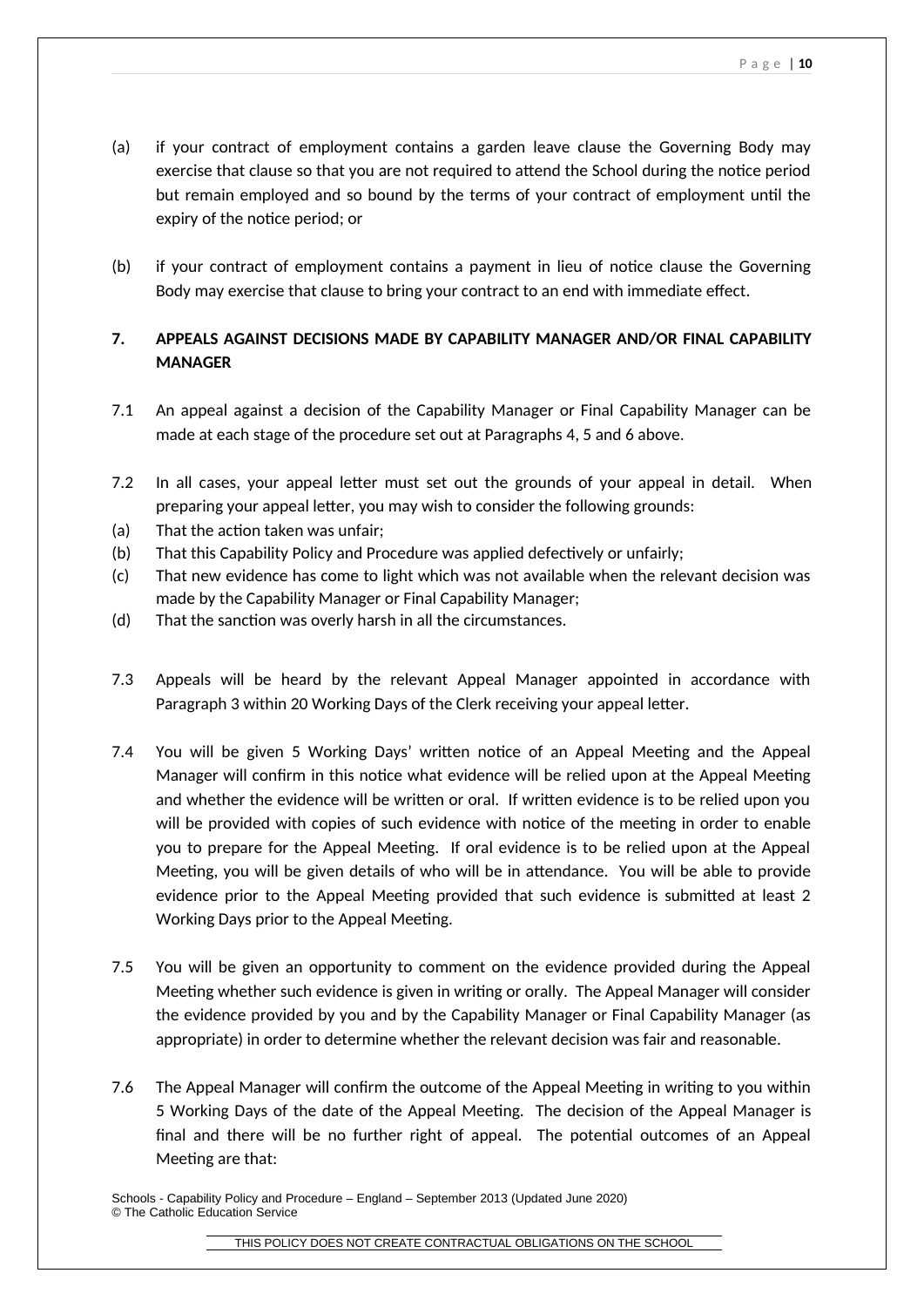- (a) the Appeal Manager may uphold the decision of the Capability Manager or Final Capability Manager; or
- (b) the Appeal Manager may uphold the employee's appeal, overturn the decision of the Capability Manager or Final Capability Manager and refer the matter back to the Capability Manager or Final Capability Manager for reconsideration.
- 7.7 Should an appeal against dismissal be successful, you will be reinstated with no break in your continuous service.

## **8. GOVERNORS' PANELS**

- 8.1 Governors' Capability and Appeal Panels shall comprise three non-staff Governors not previously involved in the matter and shall not comprise the Chair or Vice-Chair unless there are insufficient numbers of non-staff Governors not previously involved in the matter, in which case the Chair and/or Vice-Chair may be appointed to a Governors' Capability or Appeal Panel.
- 8.2 In the event that there are insufficient numbers of Governors available to participate in a Governors' Capability or Appeal Panel, the Governing Body may appoint associate members solely to participate in the appropriate Governors' Capability or Appeal Panel on the recommendation of the Diocesan Schools Commission.

### **9. COMPANION**

- 9.1 If you are the subject of any Capability Meeting you may be accompanied by a Companion.
- 9.2 You must let the relevant Manager know who your Companion will be at least one Working Day before the relevant meeting.
- 9.3 If you have any particular reasonable need, for example, because you have a disability, you can also be accompanied by a suitable helper.
- 9.4 Your Companion can address the meeting in order to:
- (a) put your case;
- (b) sum up your case;
- (c) respond on your behalf to any view expressed at the meeting; and
- (d) ask questions on your behalf.
- 9.5 Your Companion can also confer with you during the meeting.
- 9.6 Your Companion has no right to:
- (a) answer questions on your behalf;
- (b) address the meeting if you do not wish it; or